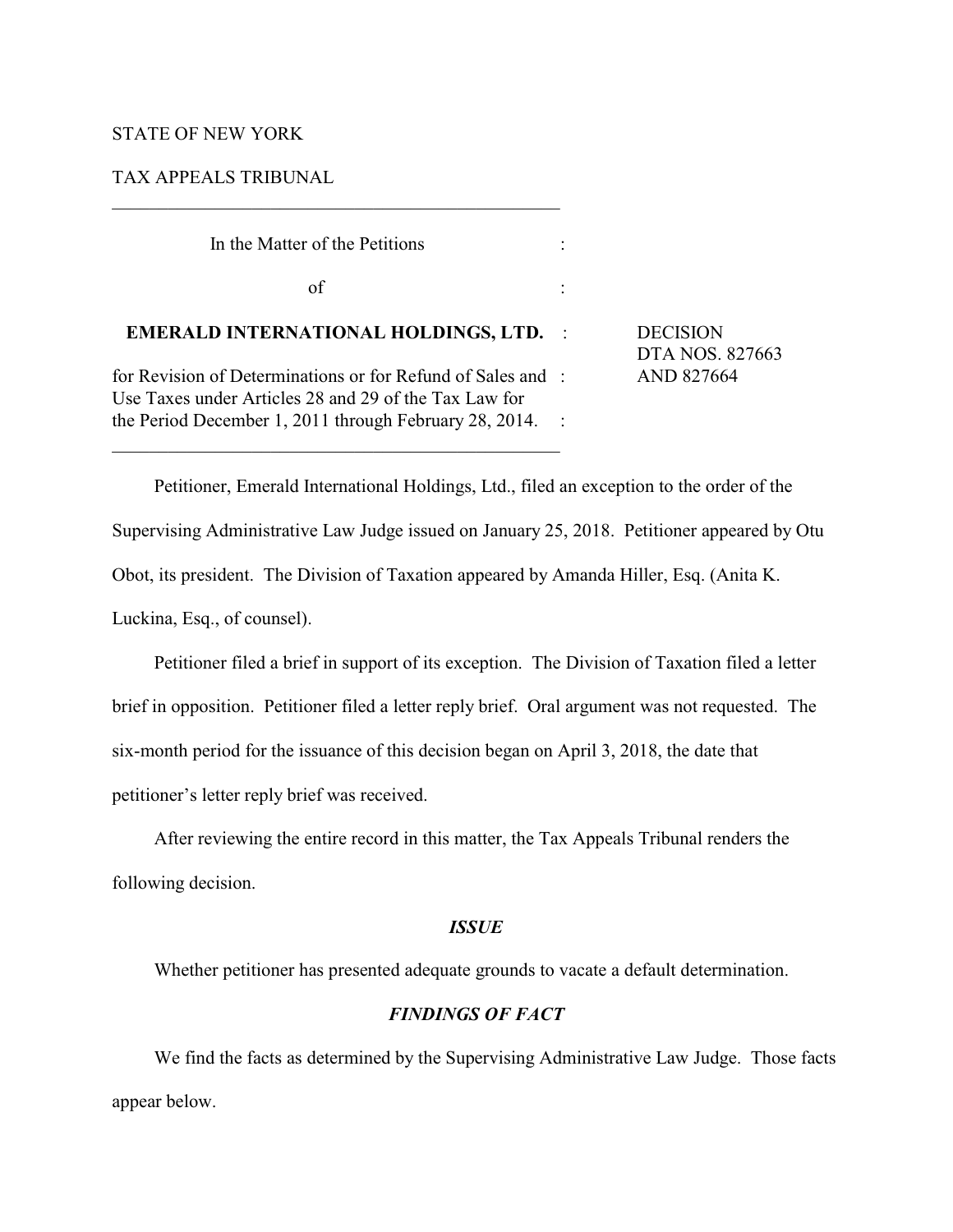1. On or about June 1, 2016, petitioner, Emerald International Holdings, Ltd., filed separate petitions with the Division of Tax Appeals protesting notices of determination for sales and use taxes due from the Division of Taxation (Division) issued on February 27, 2015 and May 29, 2015, respectively. The basis for the subject notices was the Division's assertion that, pursuant to a sales tax audit, petitioner failed to maintain or provide adequate books and records for alcohol purchases. As a result, the Division performed an indirect audit, relying on third party purchase records, and determined that petitioner failed to pay the correct amount of tax for the audit period. The Division also asserted penalties under Tax Law § 1145 (a) (1) (i) for unpaid tax and Tax Law § 1145 (a) (1) (vi) for underreporting in excess of 25% of the amount required to be reported.

2. In its petitions, petitioner made numerous assertions assailing the procedures followed by the Division during its audit, the subsequent issuance of the subject notices, and in its conciliation conference before the Bureau of Conciliation and Mediation Services (BCMS). In particular, petitioner stated that the conciliation conferee acted in "bad faith" and was "disingenuous," that the second notice of determination was issued by the Division in retaliation for its dispute of the first notice, and that petitioner's actual purchases did not support the audit results.

3. On October 11, 2016, petitioner filed a motion for summary determination in both of its cases. Those motions were denied by Administrative Law Judge Kevin R. Law by an order dated January 26, 2017. The order stated that issues of fact existed that required a hearing.

4. On February 10, 2017, petitioner filed a motion to recuse Administrative Law Judge Law and to vacate his order of January 26, 2017 denying summary determination. Petitioner asserted that the basis for recusal of Administrative Law Judge Law was his demonstration of

-2-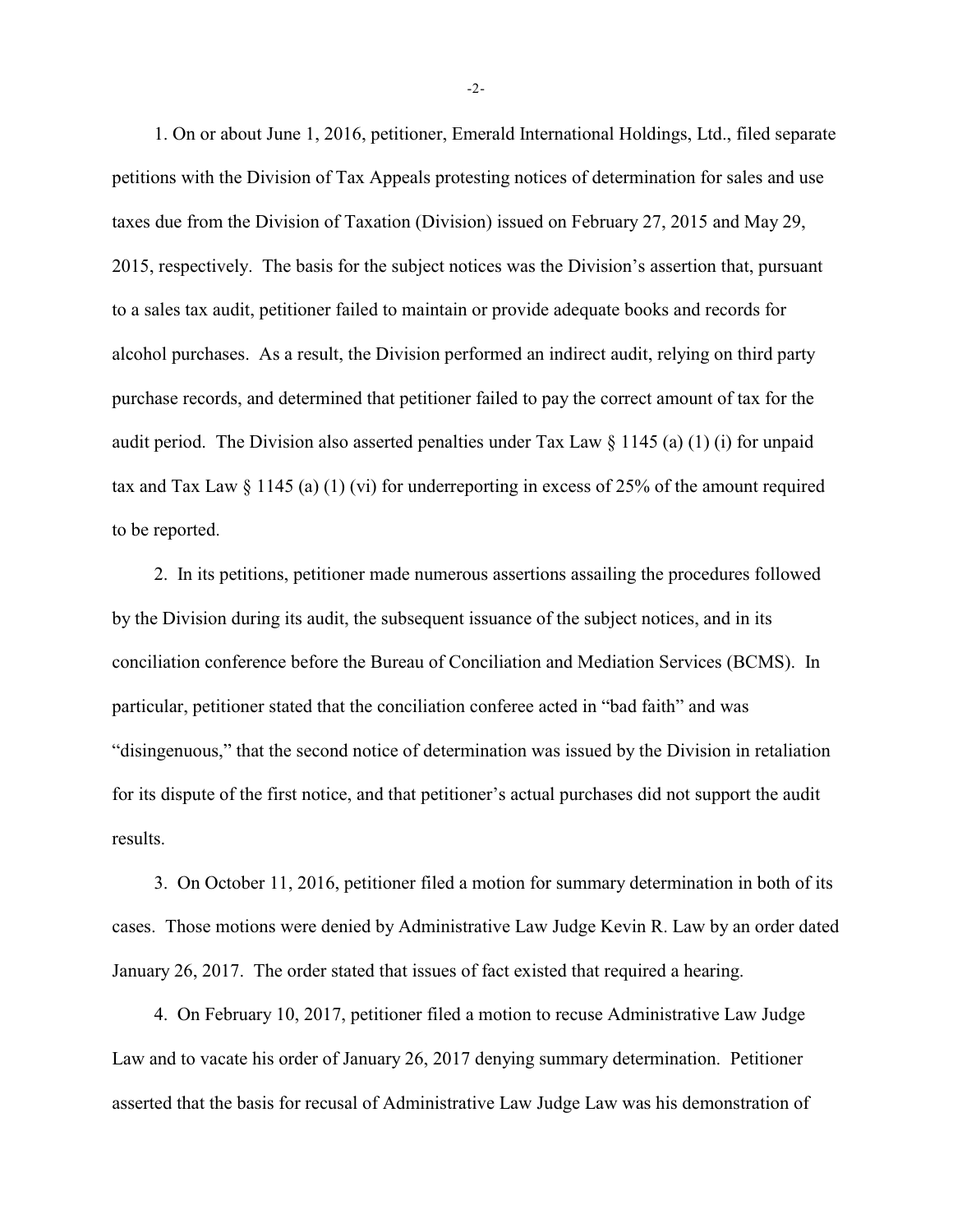bias in his order denying petitioner's motion for summary determination. The motion to recuse was denied by the Supervising Administrative Law Judge by order of March 16, 2017.

5. By letter dated March 21, 2017, Administrative Law Judge Law scheduled a prehearing conference call for petitioner and the Division for April 25, 2017. Administrative Law Judge Law expressly stated in that letter that the parties would select a date and location for the hearing. Petitioner responded by letter dated March 28, 2017, stating that, as the Administrative Law Judge was not recused as he should have been, it would not participate in any prehearing conference calls or hearings over which he presided.

6. On July 10, 2017, the calendar clerk of the Division of Tax Appeals sent two notices of hearing to petitioner and the Division advising them that a hearing in the above matters had been scheduled for Monday, August 14, 2017, at 10:30 A.M., at the offices of the Division of Tax Appeals, Agency Building  $#1$ ,  $2<sup>nd</sup>$  Floor, Albany, New York.<sup>1</sup>

7. On August 14, 2017, at 11:25 A.M., Administrative Law Judge Law commenced a hearing as scheduled in the *Matter of Emerald International Holdings, Ltd*. The Division appeared by its attorney. Petitioner did not appear at the hearing and a default was duly noted.

8. On September 14, 2017, Administrative Law Judge Law issued a default determination against petitioner, denying the petitions in this matter.

9. On September 21, 2017, petitioner filed an application to vacate the default determination. In the application, petitioner alleged that the "administrative law judge was duly notified in writing, that petitioner, will not attend the hearing scheduled for August 14, 2017." As further excuse for its failure to attend, petitioner asserted that the Administrative Law Judge

<sup>&</sup>lt;sup>1</sup> The notices of hearing were reissued to petitioner and the Division on August 1, 2017, in order to correct a typographical error in the caption concerning the period at issue. The date, time, and location of the hearing remained unchanged from the original notices, however.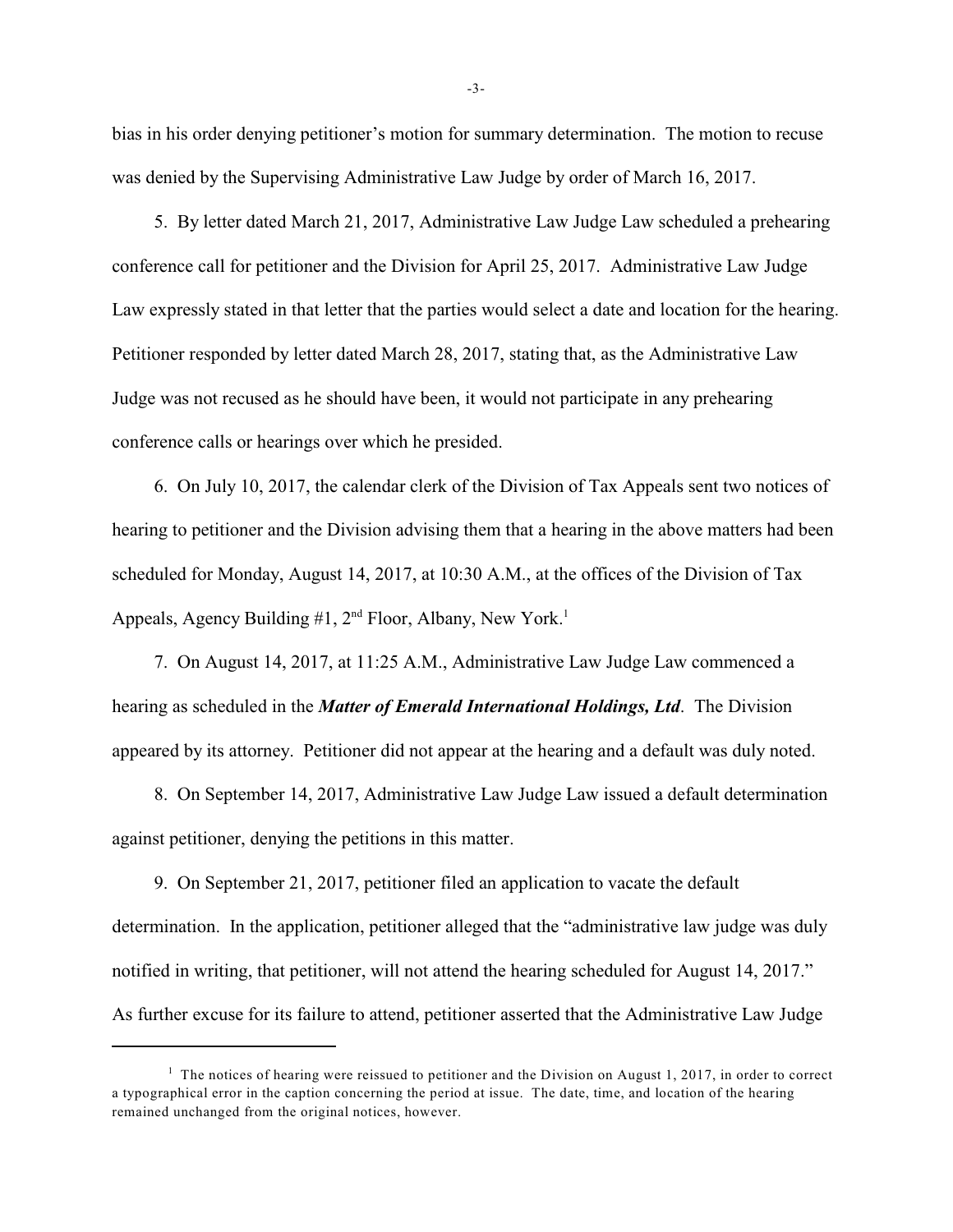was disqualified and that "attendance at the August 14, 2017 hearing would have been a waste of everybody's time . . . ."

10. As to the merits of its case, petitioner, in its application, reiterated the same arguments raised in its petitions. In essence, petitioner asserted that throughout the audit and conciliation process, the Division refused to answer numerous questions regarding its use of third-party vendor information and the results of the audit. Moreover, petitioner asserted that the Division "backdated" the notice of determination. Petitioner did not provide any documentation or other proof concerning these assertions with its application to vacate.

11. In its opposition to petitioner's application, the Division noted that an adjournment of the hearing was never requested and argued that petitioner made no attempt to provide a reasonable excuse for the default. Moreover, the Division added that petitioner's unexcused failure to appear at the hearing required the issuance of a default determination. Finally, the Division maintained that petitioner's substantive opposition consists of unsupported allegations, thereby failing to demonstrate a meritorious case.

### *THE ORDER OF THE SUPERVISING ADMINISTRATIVE LAW JUDGE*

The Supervising Administrative Law Judge first noted that, as petitioner failed to appear at the scheduled hearing in this matter, the Administrative Law Judge properly granted the Division's motion for default. He next noted petitioner's burden to show both an acceptable reason for not appearing at the hearing and a meritorious case. He found that petitioner's conscious decision not to appear based upon its president's dissatisfaction with the denial of his motion to recuse was not an acceptable excuse for his failure to appear at the hearing. He also found that petitioner failed to establish a meritorious case, noting that petitioner's motion consisted of conclusory statements and lacks any evidence to meet its burden. The Supervising

-4-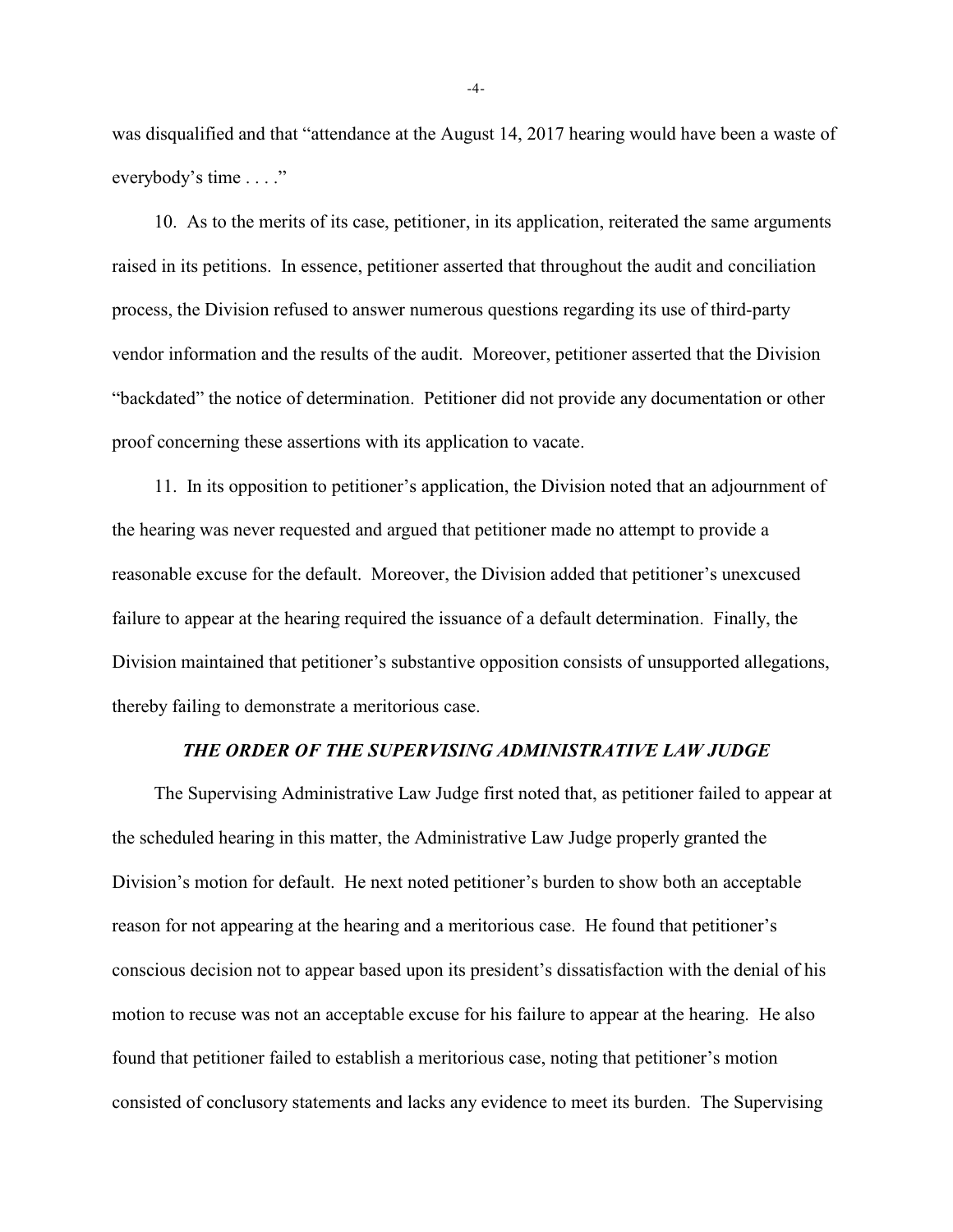Administrative Law Judge thus denied petitioner's application to vacate the default determination.

#### *ARGUMENTS ON EXCEPTION*

Petitioner urges this Tribunal to consider the entire history of this case in determining whether to excuse its failure to appear at the hearing on August 14, 2017. According to petitioner, such history includes a sales tax audit replete with errors and conducted in bad faith; a retaliatory issuance of a notice of determination; a refusal by the Division to respond to petitioner's questions regarding the audit; bad faith treatment of petitioner's request for conciliation conference at BCMS; an incorrect and improper order denying petitioner's motion for summary determination in the Division of Tax Appeals; and an incorrect and improper order denying petitioner's motion to recuse the Administrative Law Judge assigned to this matter.

Petitioner also asserts that, under the circumstances, this matter had been effectively submitted by the parties and that the Supervising Administrative Law Judge could have permitted or deemed this matter to be submitted under the rules of practice and procedure in lieu of a default.

Regarding the audit, petitioner continues to assert that the Division acted in bad faith; refused to respond to requests to explain various aspects of the audit; used an unreasonable audit method; and applied incorrect interest rates.

The Division asserts that the Supervising Administrative Law Judge properly determined that petitioner failed to meet its burden to show a reasonable excuse for the default and a meritorious case.

#### *OPINION*

We affirm the order of the Supervising Administrative Law Judge.

-5-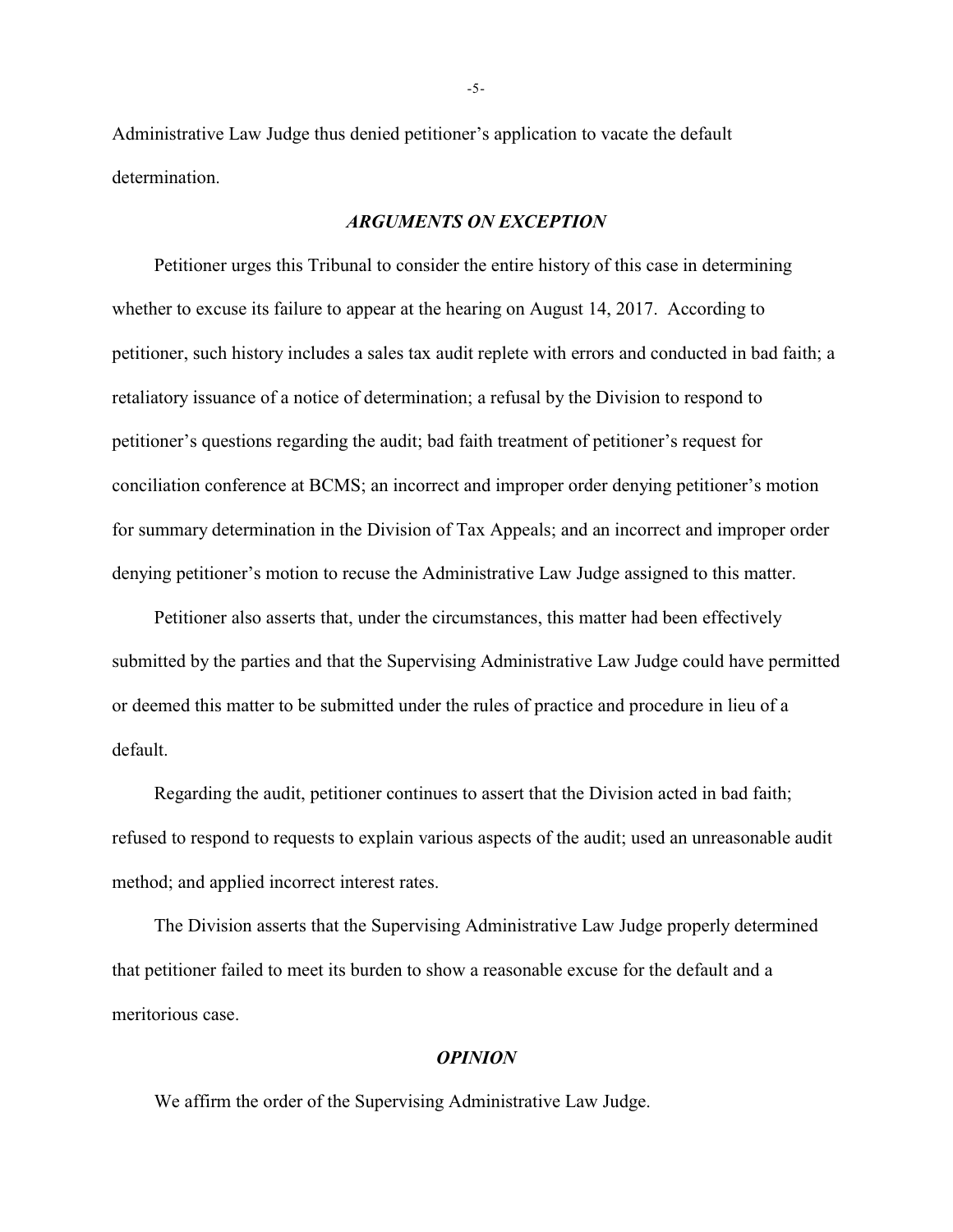The Tax Appeals Tribunal Rules of Practice and Procedure provide that "[i]n the event a party or the party's representative does not appear at a scheduled hearing and an adjournment has not been granted, the administrative law judge shall, on his or her own motion or on the motion of the other party, render a default determination against the party failing to appear" (20 NYCRR 3000.15 [b] [2]).

Petitioner did not appear at the scheduled hearing or obtain an adjournment. Accordingly, the Administrative Law Judge properly rendered a default determination against petitioner pursuant to 20 NYCRR 3000.15 (b) (2).

The Rules further provide that, "[u]pon written application to the supervising administrative law judge, a default determination may be vacated where the [defaulting] party shows an excuse for the default and a meritorious case" (20 NYCRR 3000.15 [b] [3]).

Petitioner has not presented a valid excuse for its failure to appear at the hearing. Petitioner's president was aware of the date, time, and place of the hearing and chose not to appear. Petitioner's complaints about the history of this case, even if accurate, do not provide such an excuse or in any way justify petitioner's failure to appear.

While frustrated by the Division's actions in the conduct of its audit and thereafter, the scheduled hearing was petitioner's opportunity to contest those actions. By not appearing at the hearing, petitioner passed on that opportunity. Additionally, while frustrated by the denial of its motions for summary determination and recusal, petitioner's hearing default prevents us from addressing those denials. That is, although a denial of a motion for summary determination may not be appealed to this Tribunal (*see* 20 NYCRR 3000.9 [b] [2]), the movant does have an opportunity to present its case at a hearing and, if it does not prevail, to file an exception to the Tribunal for further review of its case. Additionally, although our rules do not permit an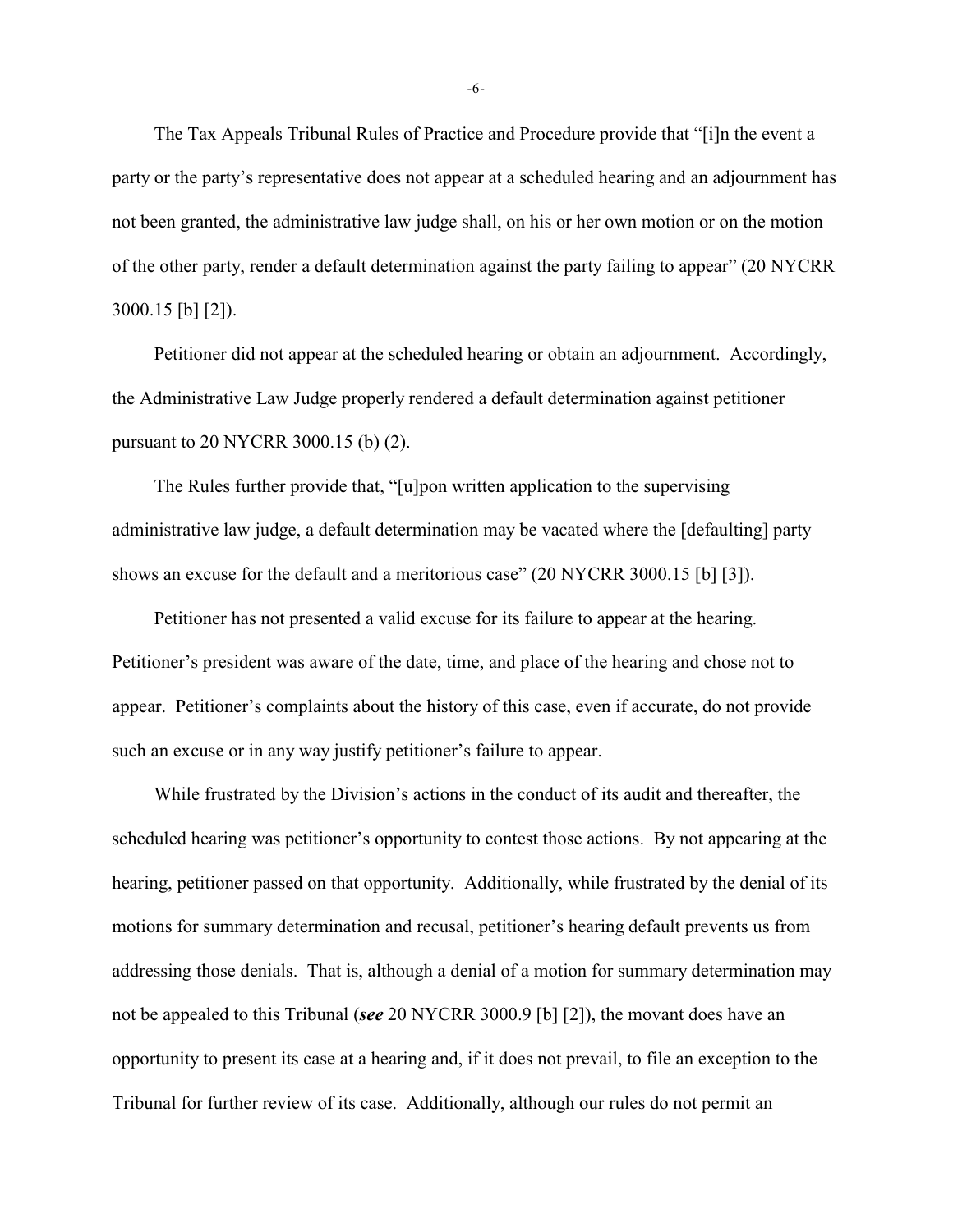interlocutory appeal of an order denying a motion to recuse an administrative law judge, such denial may be raised in an exception to a final determination on the merits (*see* 20 NYCRR 3000.8 [a] [4]). A party forfeits the chance to use these procedures, however, if a default determination is rendered. Under such circumstances, it is the order denying the motion to vacate that is the subject of the exception; hence, the only issue for us in the present matter is whether the default determination should be vacated.

We reject petitioner's contention that the Supervising Administrative Law Judge should have deemed the present matter to be submitted and thereby reverse the default. Our rules require that the parties consent in writing in order to submit a matter without a hearing. The parties did not so consent in the present matter.

While petitioner's failure to demonstrate a valid excuse for its default is sufficient to require the denial of its exception, we nonetheless note our agreement with the Supervising Administrative Law Judge's conclusion that petitioner has not shown a meritorious case. For purposes of vacating a default determination, "petitioner must make a prima facie showing of legal merit, and may not rely on conclusory statements unsupported by the facts" (*Matter of Gordon*, Tax Appeals Tribunal, January 29, 2015). We agree with the Supervising Administrative Law Judge's finding that "petitioner's motion to vacate consists of conclusory statements and lacks any evidence whatsoever to support its underlying case or meet its burden on the substantive issues."

Accordingly, it is ORDERED, ADJUDGED and DECREED that:

1. The exception of Emerald International Holdings, Ltd. is denied; and

2. The order of the Supervising Administrative Law Judge denying petitioner's application to vacate the default determination is affirmed.

-7-